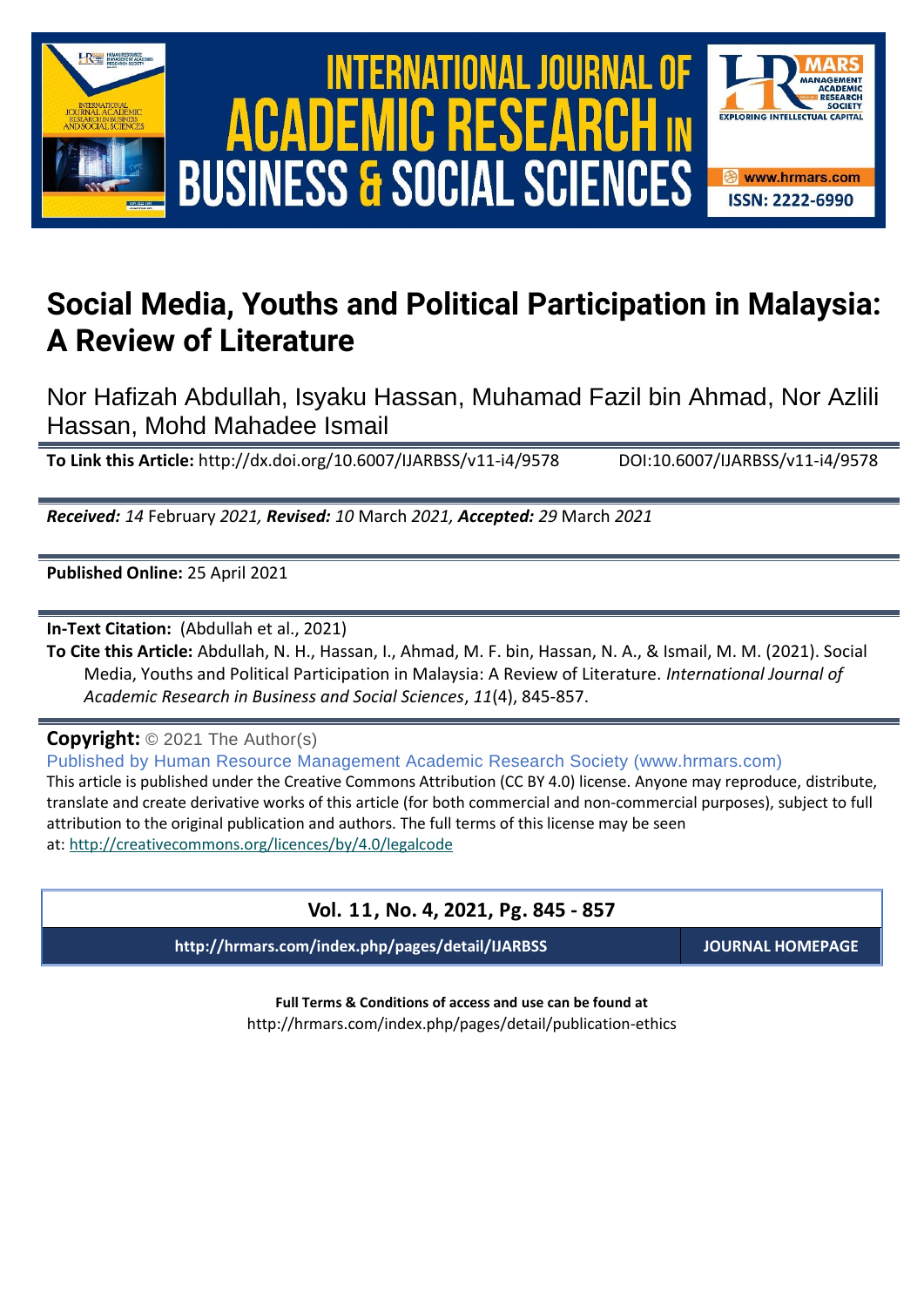

# **Social Media, Youths and Political Participation in Malaysia: A Review of Literature**

# Nor Hafizah Abdullah, Isyaku Hassan

Faculty of Languages and Communication, Universiti Sultan Zainal Abidin, Gong Badak Campus, 21300 Kuala Nerus, Terengganu, Malaysia.

# Muhamad Fazil bin Ahmad

Faculty of Applied Social Sciences, Universiti Sultan Zainal Abidin, Gong Badak Campus, 21300 Kuala Nerus, Terengganu, Malaysia.

# Nor Azlili Hassan

Faculty of Creative Industries, Universiti Tunku Abdul Rahman, 43000 Sg Long Kajang Selangor, Malaysia.

# Mohd Mahadee Ismail

Faculty of Human Ecology, Universiti Putra Malaysia, 43400 Serdang Selangor, Malaysia.

## **Abstract**

In today's modern world, political knowledge is not only conveyed or sought through traditional methods such as political rallies but also via social media such as Facebook, YouTube and Twitter. The search for political information through social media has now become a global phenomenon. In recent years, the use of social media among youths in Malaysia has increased significantly. It is, thus, prudent to explore the use of social media platforms amongst youths in Malaysian. Therefore, this paper offers a review of studies on youth participation in politics via social media, particularly in the Malaysian context. The paper provides an overview of how Malaysian youths seek political information through social media and reviews recent information related to online resources in the political context. It was envisaged that this paper could advance our understanding of the trend and level of youth participation in politics via social media, particularly in Malaysia. Additionally, this review could provide useful information on the online dissemination and consumption of political information.

**Keywords:** Social Media, Political Information-Seeking Behaviour, Youth, Malaysia

## **Introduction**

A study conducted by the Malaysian Communications and Multimedia Commission (MCMC) found that Malaysia's internet penetration rate is around 67 percent and active internet users are those aged 20-24 years (24.2 percent) (MCMC, 2016). Besides, it was determined that information-seeking activity is the second most popular online activity, which accounts for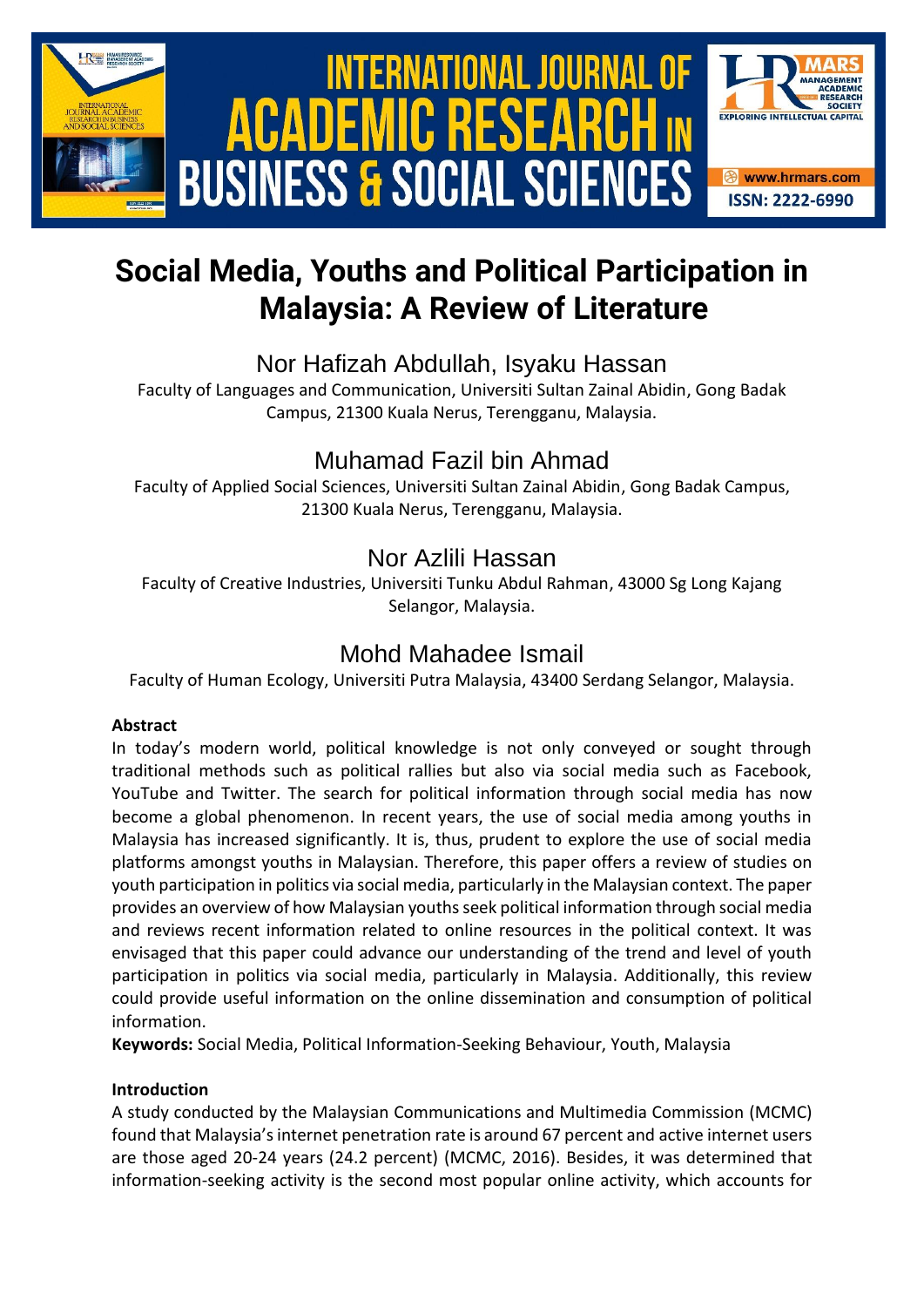#### International Journal of Academic Research in Business and Social Sciences **Vol. 1 1 , No. 4, 2021, E-ISSN: 2222-6990 © 2021 HRMARS**

90.1 percent compared to messaging purposes (92.7 percent) among the community. Furthermore, the broadband penetration rate in Malaysia, which is almost 70 percent and people spend up to 20 hours a week, has placed the internet as a potential source of information (Bunt, 2009) which fosters engagement and political information-seeking behaviour among youth, particularly.

One internet-based communication technology that gains fame around the world is social media. Social media is the most influential communication technology that improves human behaviour in all aspects of life (Lee & Lim, 2015). Social media is considered the most impactful communication technology that changes human behaviour in all aspects of life (Lee & Lim, 2015). More than 75 percent of internet users utilise social media as a medium to communicate and share information (Smith, 2011). Hence, it is natural that mobile technology, the internet, and social media have become a social phenomenon among the young generation (Lenhart, Duggan, Perrin, Stepler, Rainie, & Parker, 2015). There are optimistic views on social media's potential in promoting political engagement among youth (Bennett, 2008; Jenkins, 2006; Levine, 2011; Rheingold, 2008). They can form distinct political groups online, write and publish political issues through blogs and spread political videos on their social networks. The younger generation grew up in an era where social media was part of the culture of learning, games, and communication (Abdullah et al., 2021).

Today's young generation accepts new media such as the internet and other applications for political purposes. For instance, Youtube is taken as a medium of personal video sharing and utilised for downloading and uploading videos of political lectures and other political movements (Bowyer, Kahne, & Middaugh, 2017). Other social media such as Facebook, Twitter, instant messaging applications such as Whatsapp also play a crucial purpose as a source of information and participation in the political context. This circumstance explains why and how online political information-seeking activities can be seen as an alternative to offline methods that can be used to communicate with friends, converse, ask questions or practices, share beliefs or information with others in matters related to political issues.

An interactive communication technology network empowers the public to obtain a diversity of information sources. The internet also works as a channel of information through multiple social networking platforms that can connect and support social relationships without limited time and space. These qualities challenge conventional media's use as a tool for finding political information. This advanced modish media environment adds value to contemporary society's life and encourages community participation in an essential issue, particularly the political context. Hence, it proves that internet innovation holds many advantages to consumers if utilised for a good purpose.

The search and use of information differ from one individual to another, depending on various circumstances and intentions (Asemi, 2005; Vuylsteke, Wen, Baesens, & Poelmans, 2010). Searching for an individual's information is influenced by one's aims, tasks, or plans to reduce uncertainty or solve it. These information-seeking activities can also construct the youth generation's social and cognitive capacities in a political context. Therefore, studies on internet-oriented search engine user behaviour have drawn many researchers' recognition in line with its fundamental role as a tool for attaining information (Shen & Shakir, 2009). In the meantime, an increase in the accessible information on the web also forms informationseeking behaviour (Natarajan, 2012).

#### **Social Media, Youth and Politics**

Several studies focused on youth participation in politics through social media (Hirzalla &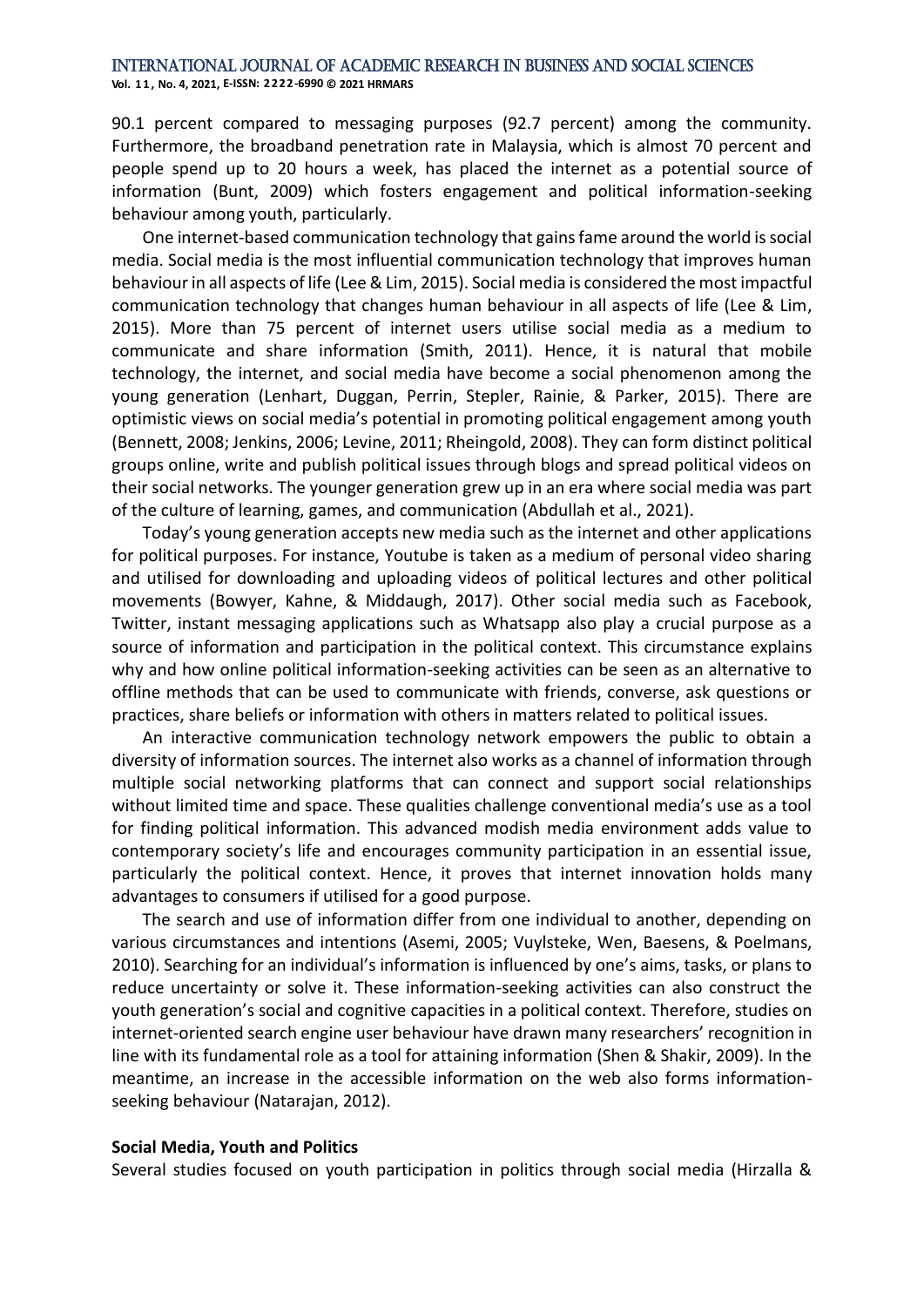**Vol. 1 1 , No. 4, 2021, E-ISSN: 2222-6990 © 2021 HRMARS**

Zoonen, 2011; Kim & Geidner, 2008; Weinstein, 2014). Most of the previous studies indicated that youth participate actively in politics via social media. For example, Weinstein (2014) noted youth widely use social networking sites nowadays. In the context of political participation, the literature demonstrates that the potential for online political participation among youth was low (Kim & Geidner, 2008). Thus, the researchers argued that, based on the current study, youths' tendency to be active in political activities is different based on the pattern and purpose of why they express themselves and are active in politics online. The same situation applies in a political context where each individual is looking for relevant political information and how it can be used daily. Accordingly, Hassan and Azmi (2018) maintained that people rely on the internet for information and decision-making. Individuals seek information because they attempt to bridge the gap between the situation they are facing and the information needs they require (Westerman et al., 2008). From web 1.0 technology to web 2.0 technology, the internet has altered the way politics acts (Dimitrova & Bystrom, 2013; Deursen, Dijk & Helsper, 2014; Iwokwagh & Okoro, 2012; Westerman et al., 2008). It is a highly democratic 'deliberation space' (Cogburn & Espinoza-Vasquez, 2011), so much so that it has become a favourite political medium in society (Ternes, Mittelstadt & Towers, 2014). Thus, it recognises it as a compelling medium for political participation (Campante, Durante & Sobborio, 2013).

The role performed by the internet in politics has led to the emergence of concepts, such as online participation (Gibson & Cantijoch, 2013; Gronlund & Wakabi 2015; Vincente & Novo 2014); cyber democracy (Chun & Cho, 2012); digital democracy (Hyun, 2012) and netizens. These concepts lead to situations where the internet serves as a critical participatory tool during political campaigns (Hyun, 2012). Thus, the internet has made the provision of news releases accessible to everyone possible so that politicians can communicate with voters and form online communities. Therefore, the internet facilitates the lives of political candidates through interactivity, which is vital for the functioning of democracy (Zhao, 2014). Moreover, the internet has made social media application in global politics possible (Velenzuela, 2013), such as in education, business and international relations domains (Olabamiji, 2014; Uzochukwu, Patricia & Ukueze, 2014). In particular, social media for political participation has provided unique online opportunities for communities to connect in democratic processes, permitting them to participate in various forms of political activity that did not exist before (Groshek& Al-Rawi, 2013; Kauffman, 2009; Mahmood, Bhutta, & ul Haq, 2018). Consequently, social media plays a vital role in political participation (Hirzalla & Zoonen, 2011; Ternes et al., 2014).

In the past, only socio-economic, demographic and psychological constituents defined political participation. Nonetheless, in the digital age, evidence implies that Information and Communication Technology (ICT) play an equally vital role (Tolbert & McNeal, 2003). Therefore, this study covered the interaction of technology, communication and politics. Communication technology impacts behaviours, lifestyles and educates consumers in helping them make decisions appropriate to their lives. One internet-based communication technology that is gaining popularity around the world is social media. Social media is considered the most influential communication technology that transforms human behaviour in all aspects of life (Lim & Lee-Won, 2017). More than 75 percent of internet users use social media as a medium to express and accord information (Smith, 2011). The effectiveness of social media as a source of political information is increasing and growing in society. In line with the current political culture shift, society is now more content using social media as a current political report source. Furthermore, traditional media's failure in playing its function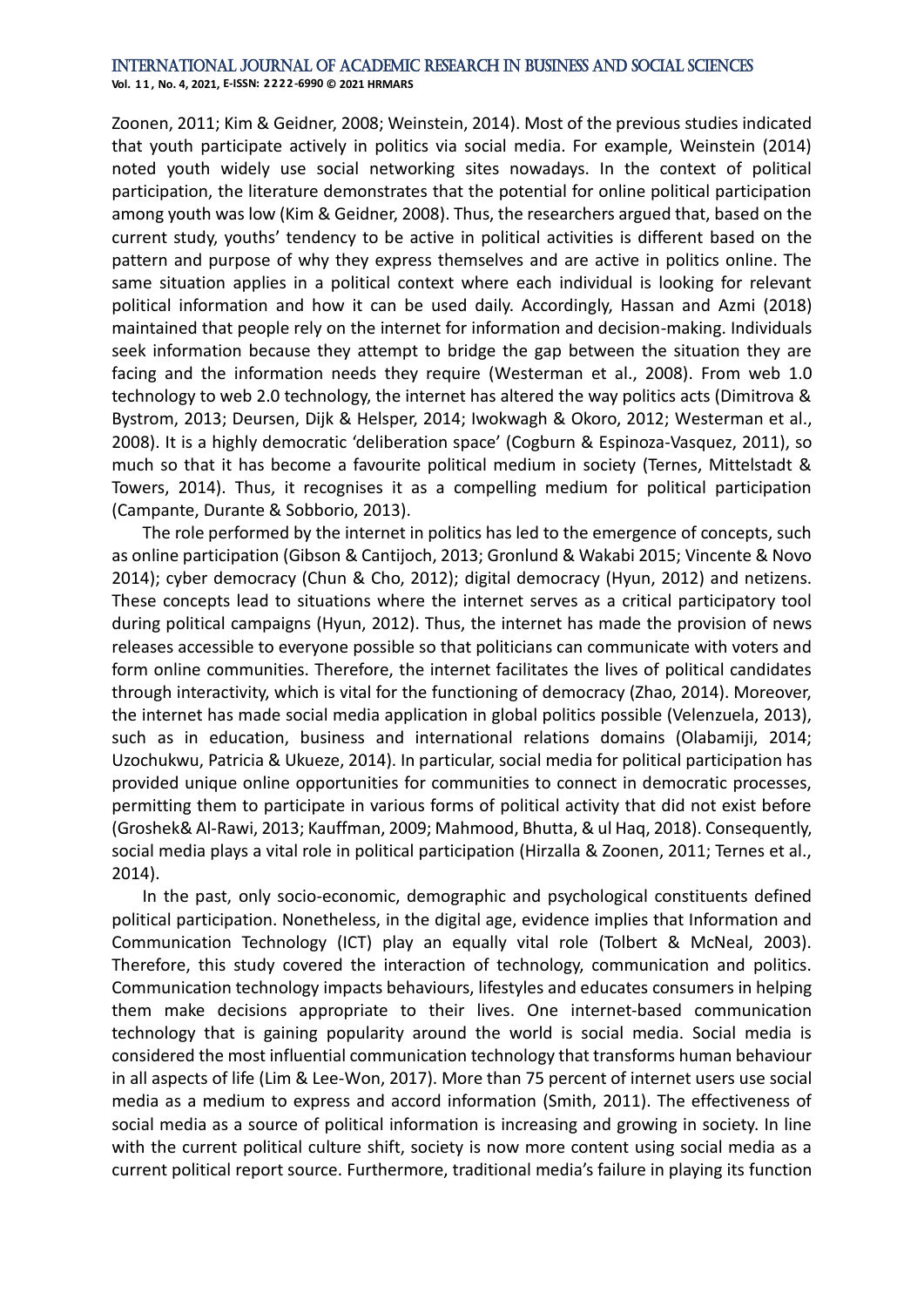**Vol. 1 1 , No. 4, 2021, E-ISSN: 2222-6990 © 2021 HRMARS**

as a communicator of information caused people to start switching to new communication mediums based on the internet and digital media (Salman et al., 2018).

Even though society needs to partake in politics offline, online political participation through social media is just as meaningful (Campante et al., 2018). Moreover, individual participation in national politics is an indispensable ingredient in forming democracy (Varnali & Gorgulu, 2015). Thus, concerns about declining political participation (Saldana, McGregor & Gil De Zuniga, 2015) and its implications for well-functioning democracies have motivated scholars to analyse reasons society for participation in politics (Carlisle & Patton, 2013; Lee, Shah & McLeod, 2013) among youths. It is because surveys revealed that this group is highly indifferent to politics (Bakker & De Vreese, 2011; Baumgartner & Morris, 2010; Mbetera, 2017).

Nevertheless, often, information-seeking and political involvement on social media by youth are very low. Many concerns suggest youth do not have the opportunity to showcase skills in politics. These youths do not comprehend and are uncertain when and how to express their voices and opinions, mainly on social media sites. Usually, some youths' shallow perception of politics also determines their neutrality in their political socialisation. Besides, the youth's engagement with entertainment and pleasure causes them to overlook other more significant elements in their lives, especially in politics. The Malaysian Youth Index (IBM) 2015 attended on 60,000 youths nationwide announced that today's young people are impassive in progressing their political scenario (Nawar Firdaus, 2015). Moreover, the young generation in Malaysia is actively involved in using the internet to find entertainment information, leisure activities and in critical political topics (Amran et al., 2013). They also allocate four hours a day to surf the internet (MCMC, 2016).

Through literature review, some studies considered information-seeking in the context of social media, yet there are still questions and gaps that necessitate answers through additional research. Conclusions from Salman and et al. (2018) pointed that respondents are very concerned about the views shared regarding social media politics. According to Salman et al., respondents also exposed their interest in reading news content or information about political candidates shared on social media. Similarly, a study found that 70 percent of youths obtained from the internet, blogs and Facebook for political preferences (Mat Jali, Besar, Sidek, Ibrahim, Awal, & Ismail, 2012). Therefore, it confirms that society today is very concerned with what is presented on social media regarding matters involving current politics. Accordingly, future studies must study the credibility of information and news sources on social media so that the information shared does not affect any party's credibility. At the same time, Kushin and Yamamoto (2010) mentioned the need and significance of added research on social media's function in information search and its impact on political decision-making in line with the rapid use of new media in the younger generation. Kaye and Johnson (2004) found that further research on the use of social media in the context of information seeking is imperative to clarify dilemmas such as the issue of what is the motivation behind information seeking on social media, quality information and trust in the information received.

The function operated by social media as an intermediary or medium to motivate youths to seek political information has not been empirically identified. The scenario of seeking political information in new media among youth has yet to be widely explored. Not many studies have been done to examine how social media's role as a medium of the source of political information becomes an impetus or attraction to youth to seek political information. Thus, to fill the gap of scholarly research on political information seeking in Malaysia, the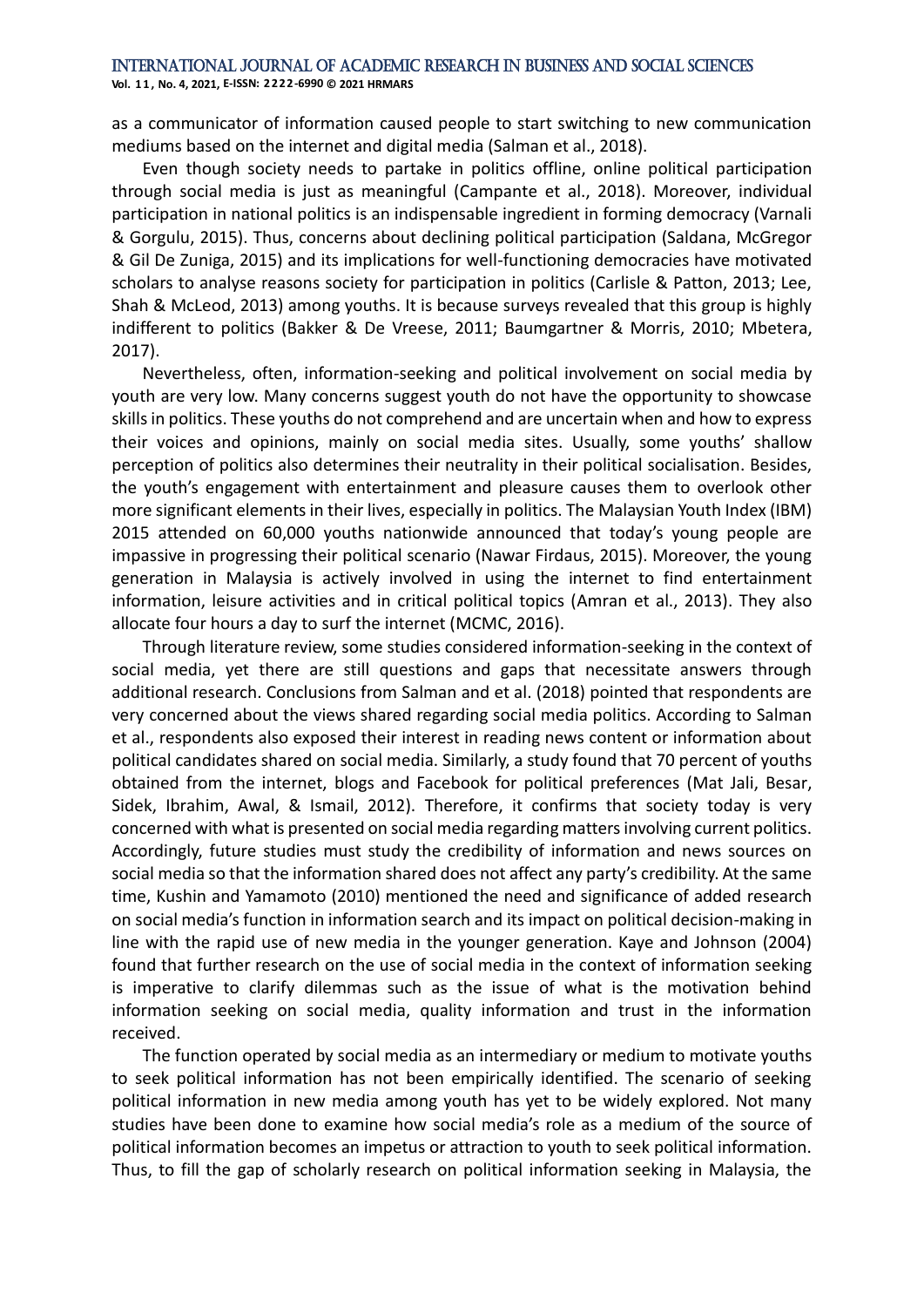**Vol. 1 1 , No. 4, 2021, E-ISSN: 2222-6990 © 2021 HRMARS**

researchers were motivated to study the factors contributing to youth's political informationseeking behaviour.

Meanwhile, Ekwenchi and Udenze (2014) claimed that youth indifference towards politics is a global phenomenon that drives an increase in youth demand to participate in politics. This phenomenon is vexatious because an early political partnership among youth is a powerful indicator for future democratic engagement, which could help defend democracy (Bennet, 2008). Social media is a unique platform for providing information and boosting the supply of information as well as facilitating the information-seeking process to gain public attention.

#### **Malaysian Youth Participation in Politics via Social Media**

The purpose of new media such as social media has further increased consumers' dependence to obtain political information in large quantities. In a study conducted by Pepinsky (2013), Malaysia is currently facing political changes due to new media evolution, mainly promoting political liberalisation. This phenomenon will motivate consumers to find and use relevant political information in daily life. The search for political information will reshape an individual's awareness, attitudes and practices. Hence, it will affect political literacy. Political literacy is the skill in finding, understanding, and implementing political information that impacts everyday life's decision-making process, chiefly in politics because community integration's ultimate goal is to have a precise understanding of political knowledge before joining the political domain, such as participation in elections or participation in party activities voluntarily (Shaari, Besar & Jali, 2017).

Almond (1960) asserted that the description of political patterns includes perception and ensures that observation is also given to the quality and factors of a political institution's integrity or survival or the fall of political power. Political literacy is a major issue leading to problems to date. Following the lack of knowledge and reliance on perceptions and submissive politics, society will experience the country's political process with ambiguity and leads to harmful participation. It worsens as there is a large percentage of not getting involved in politics, including electoral voting.

In general, most individuals are aware that the scenario of society seeking political information has now changed. In the past, society used information without questioning its accuracy, validity and reliability, particularly those involving sources such as magazines and other mass media (Hassan, Azmi, & Atek, 2015). Now, society is more concerned with the characteristics of information such as accuracy with evidence and reliability, the authenticity of the information, and information that is easy to understand (Hassan et al., 2015; Kim, & Geidner, 2008). Thus, the publishers or providers of political information should consider the community's sense to understand and translate the information presented in social media for their needs in life. It indicates that the information provided must be able to improve the political literacy of the community continuously. In addition to seeking information, society can also assess the quality of political information provided, seek information in-depth, assess the reliability of political information sources and understand the pros and cons of information obtained through social media (Hassan, Azmi, & Abdullahi, 2020).

In the Malaysian setting, research shows that social media users spend a lot of their time on social media platforms. For example, Mustafa and Hamzah (2011), who surveyed local social media networks, found that in Malaysia,s social media users spend quite many hours online. According to Syahrir (2009), the use of social networking applications in Malaysia has recorded 66% in December 2008, ranked third in Asia after Singapore. The most popular social network is the Facebook page with 6.2 million visitors, followed by Friendster with 4.2 million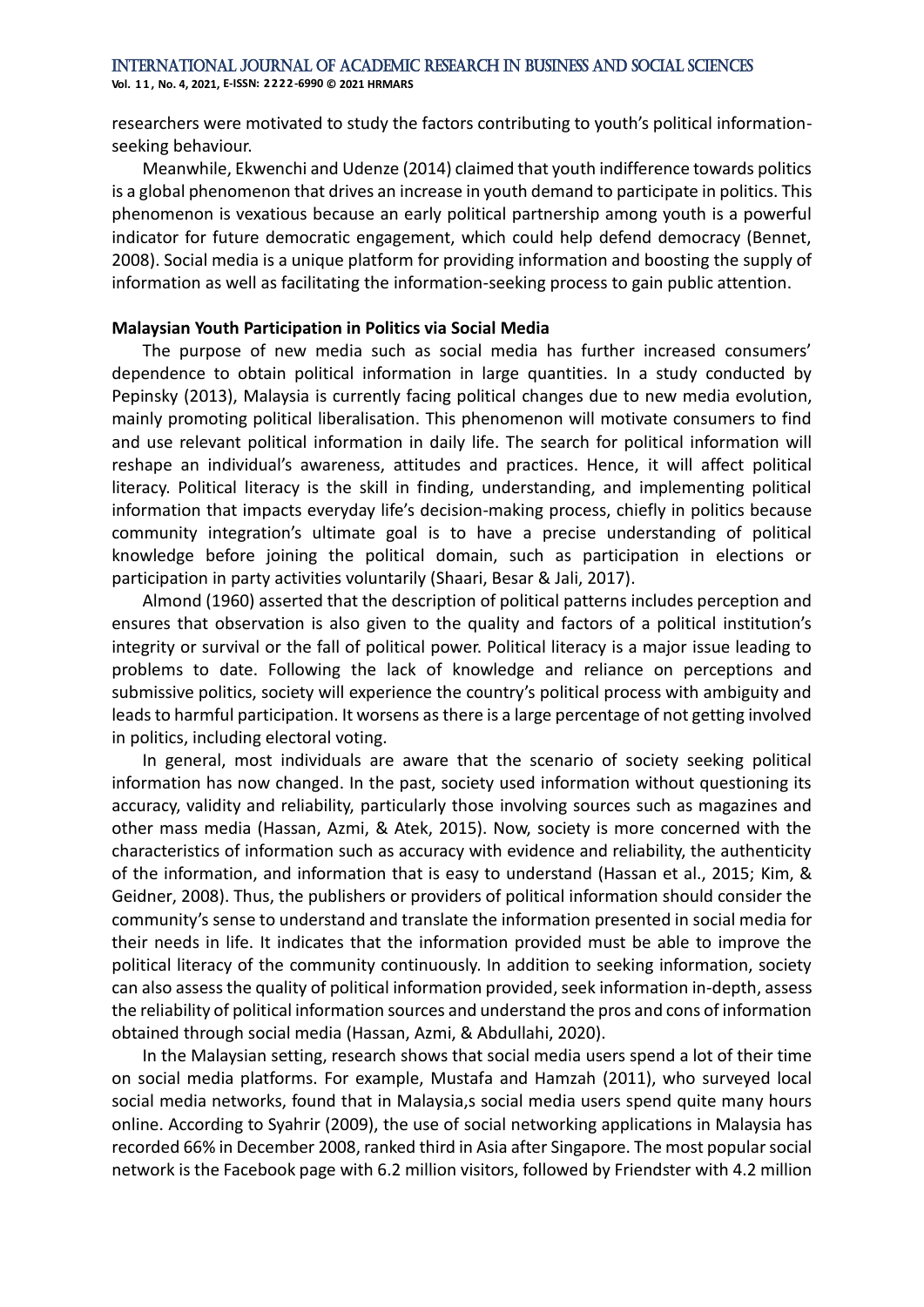**Vol. 1 1 , No. 4, 2021, E-ISSN: 2222-6990 © 2021 HRMARS**

people, MySpace with 2.1 million people and Twitter with about 750,000 visitors (Jafarkarimi et al., 2016). According to Jafarkarimi et al., this phenomenon has a reflective impression on Malaysian youths' lives. Some youths make social media an initial routine before doing other daily activities, and youths are among the majority users of social networks.

The expansion of communication technology increasingly gains researchers' attention, especially social media, a phenomenon worldwide (Schlagwein & Prasarnphanich, 2014). According to Prybutok and Ryan (2015), youths are an active group that uses social media for various purposes such as communicating, entertainment, information-seeking, information dissemination, and information exchange, finding new contacts, building virtual groups and running a business. Youths are active users of social media in Malaysia (MCMC, 2016). Social media adoption among Malaysian youth shows a similar pattern globally (Schlagwein, & Prasarnphanich, 2014). Apart from entertaining themselves with game applications, Malaysian youths also use social media to learn (Isaias et al., 2014). They use Facebook, YouTube, and Dropbox to learn in class, communicate, and connect with lecturers during learning activities outside of lecture time. Hence, it proposes that Malaysian youths are active in social media in entertainment and use it as a medium to obtain valuable knowledge in their daily lives.

According to Ahmad, Ismail, and Nasir (2015), social media in Malaysia has excellent potential in information sharing for educational purposes, especially in the context of learning. The research observed that Malaysian youths use more than one social media type for information sharing and information seeking. It proves that the use of social media will continue to increase over time. This phenomenon will be even more enjoyable with various social media types and its ability to adapt to smartphones' sophistication, the principal communication tools among the youth.

Youth are the group that dominates the use of social media for various purposes (MCMC, 2016). As a highly dependent group on social media use for various purposes, it is detrimental if the youth do not utilise this technology for their benefit. Youth handle social media for various purposes, such as getting various news and information of new friends, obtaining religious information, entertainment, and seeking political information. Social media is a multi-functional resource with capacities in terms of social bonding, emotional sharing, and openness, but it also serves to educate users with information with various themes. Social media provides a unique platform for sharing information and knowledge in individual and group contexts.

Past studies have also shown a lack of research focus on the types of political information sought by consumers. It implies that the research scope involving social media is constantly evolving and is of concern to researchers. Furthermore, social media is also considered a medium that serves as a bank of information to the public. The abundance of political information available on social sites or social media is a usable source by individuals in obtaining information. This abundance of information will challenge them to obtain reliable and fitting information for their individual needs. Thus, consumers need to be skilled and own political literacy in reading political information. In the success of the information search process in the context of social media, the need for the ability to interpret and understand the information to be sought is an essential indicator. The relevance of literacy and political information-seeking remains unexplored in Malaysia, especially in youth.

Recent studies on social media use and the search for political information among youth globally show diversity in the study's focus, the study's subjects, and the methods used. Studies on the search for political information involving youth have not been widely explored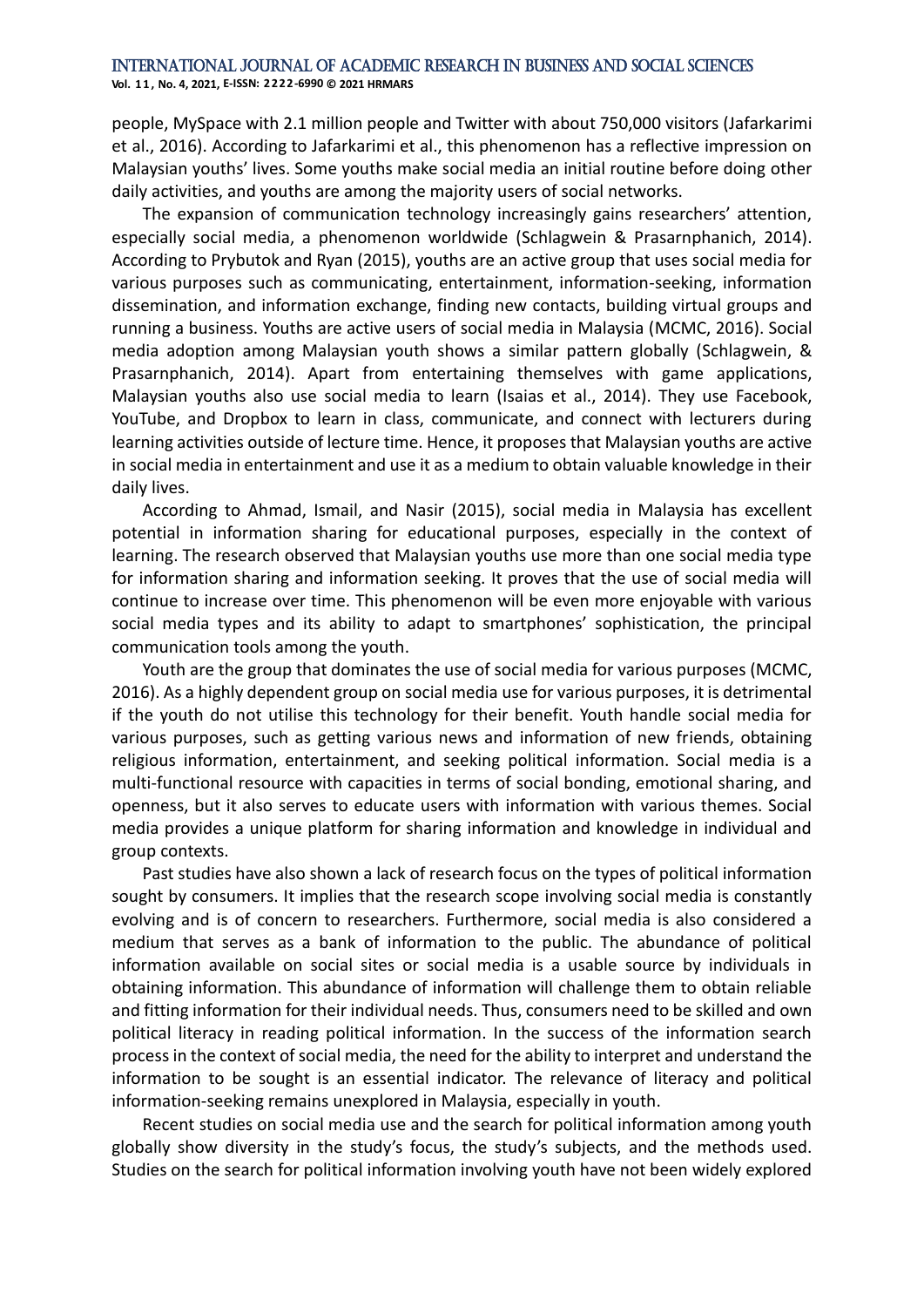**Vol. 1 1 , No. 4, 2021, E-ISSN: 2222-6990 © 2021 HRMARS**

in the local context. Previous studies on youth-related social media use in Malaysia have primarily focused on the motives and frequency of social media users, preferences, and internet dependence and online activities that are more focused on virtual social interactions with selected social media (Ahmad et al., 2015; Isaias et al., 2014; Jafarkarimi et al., 2016; Yusop, & Sumari, 2013).

Nevertheless, reading the political information search scenario has become an urgent topic and increasingly gained researchers' attention. Through a review of the literature, several studies explore information-seeking in the context of social media, yet there are still questions and gaps that need answers through further research. The findings of Salman et al. (2018) recorded that respondents are very concerned about the views shared regarding social media politics. Besides, respondents expressed their interest in reading news content or information about political candidates shared on social media. These findings are in line with a study conducted by Mat Jali et al. (2012) in which 70 percent of the respondents agreed that all the information obtained from the internet, blogs and even Facebook had influenced political tendencies among Indian youth in public universities. This, to some extent, reveals that society today is very concerned with what is displayed on social media regarding matters involving current politics. Therefore, future studies must examine the credibility of information and news sources on social media so that the information shared does not affect any party's credibility. At the same time, Kushin and Yamamoto (2010) highlighted the need and interest of further research on social media's function in information search and its impact on political decision-making in line with the rapid use of new media for the younger generation.

Systematic analysis of work reviews by Kaye and Johnson (2004) discovered that further research on the use of social media in the context of information seeking is imminent to elucidate problems such as the issue of the motivation behind information seeking on social media, quality information, and trust in the information received. Nonetheless, these studies do not discuss the factors that contribute to the search for political information explicitly. The question of why social media is an option for obtaining political information and how sociodemographic profiles assist in media selection is also not addressed in detail. According to Lambert and Loiselle (2007), elements of an individual's sociodemographic characteristics and personal background will determine the extent to which information retrieval will occur.

The role performed by social media as an intermediary or medium to motivate youths to seek political information has not been empirically identified. The scenario of seeking political information in the context of new media among Malaysian youth has not been widely explored. Not many studies have been done to examine the extent to which the role of social media as a medium of political information source becomes an impetus or attraction to youth for the search for political information. Consequently, to fill the gaps in scientific research on political information seeking in Malaysia, researchers were motivated to study the factors contributing to youth's political information-seeking behaviour.

### **Conclusion**

This paper focused on a review of studies that focused on youth participation in politics via social media, particularly in the Malaysian context. The paper provided an overview of how Malaysian youths seek political information through social media and reviewed recent information related to online resources in the political context. It was found that most social media users in Malaysia are youths who use various social media platforms, such as Facebook and YouTube, as primary sources of political information. Social media platforms help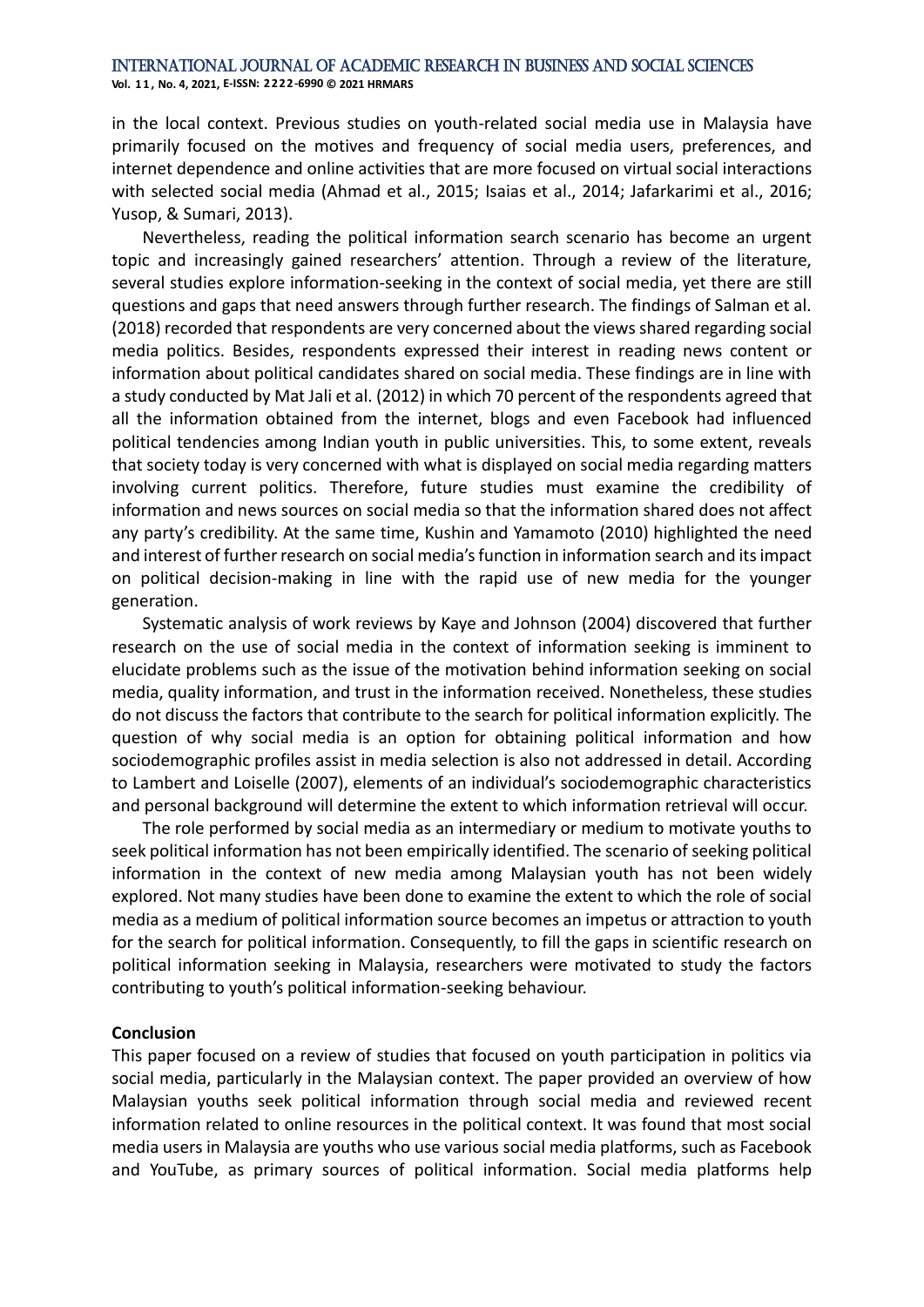**Vol. 1 1 , No. 4, 2021, E-ISSN: 2222-6990 © 2021 HRMARS**

Malaysian youths to search for political information and assess its quality and reliability as well as pros and cons. They have provided Malaysian youths with the opportunity to question the accuracy, validity and reliability of political information. Generally, social media platforms have increased youth political participation in Malaysia due to their interactivity and attractiveness.

It was envisaged that this paper could be useful to the government and politicians in planning the online distribution of political information. Political information should be pertinent and relevant to the needs, wants, goals and situation of youths. This, in turn, could lead to effective and credible political information that can be used to enhance political hygiene. Additionally, the paper could advance our understanding of the trend and level of youth participation in politics via social media, particularly in Malaysia. Nevertheless, previous research has primarily focused on the youth motives, attitudes, and levels of social media usage for political information. Therefore, further research may focus on the types and credibility of political information sought by youths.

### **References**

- Abdul Razak, N., Saeed, M., & Ahmad, Z. (2013). Adopting Social Networking Sites (SNSs) as interactive communities among English Foreign Language (EFL) learners in writing: Opportunities and challenges. *English Language Teaching. 6*(11), 187-198. doi: 10.5539/elt.v6n11p187
- Abdullah, N. H., Hassan, I., Ahmad, M. F., Omar, F. I., & Azmi, M. N. L. (2021). YouTube usage and youth netizens' behaviors: A correlational study. *Quantum Journal of Social Sciences and Humanities*, *2*(2), 56-64.
- Ahmad, J. H., Ismail, N., & Nasir, N. N. A. (2015). Investigating Malaysian Youth's Social Media Usage, Competencies and Practice with regard to Crime Prevention: An Application of the Social Media Literacy Model. Retrieved from: http://eprints.usm.my/32058/1/Nurzali,\_Jamilah,\_Nur.pdf
- Amran, N., Saiful Bahry, F. D., Anwar, N., & Abu Bakar, R. (2013). Internet usage behaviors among young teenagers. *Journal of Information and Knowledge Management (JIKM)*, *3*(1), 51-62.
- Asemi, A. (2005). Information searching habits of Internet users: A case study on the Medical Sciences University of Isfahan, Iran. *Webology*, *2*(1), 1-11.
- Bakker, T. P., & De Vreese, C. H. (2011). Good news for the future? Young people, Internet use, and political participation. *Communication research*, *38*(4), 451-470.doi: 10.1177/0093650210381738
- Baumgartner, J. C., & Morris, J. S. (2010). MyFaceTube politics: Social networking web sites and political engagement of young adults. *Social Science Computer Review*, *28*(1), 24- 44.doi: 10.1177/0894439309334325
- Bennett, W. L. (2008). *Civic life online: Learning how digital media can engage youth*. Cambridge: The MIT Press.
- Bowyer, B. T., Kahne, J. E., & Middaugh, E. (2017). Youth comprehension of political messages in YouTube videos. *new media & society*, *19*(4), 522-541.
- doi: 10.1177/1461444815611593
- Campante, F., Durante, R., & Sobbrio, F. (2018). Politics 2.0: The multifaceted effect of broadband internet on political participation. *Journal of the European Economic Association*, *16*(4), 1094-1136.doi: 10.1093/jeea/jvx044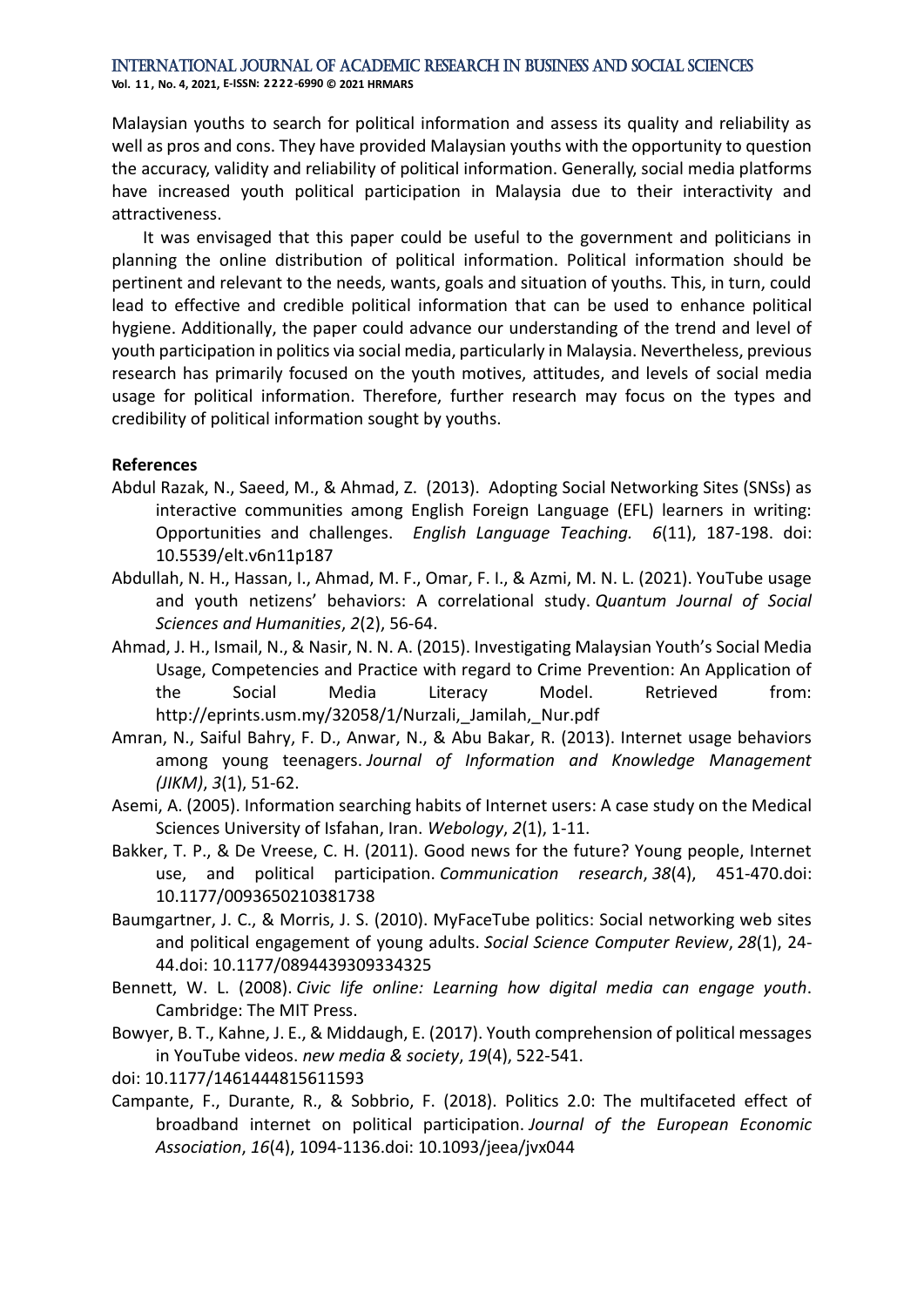#### International Journal of Academic Research in Business and Social Sciences **Vol. 1 1 , No. 4, 2021, E-ISSN: 2222-6990 © 2021 HRMARS**

- Carlisle, J. E., & Patton, R. C. (2013). Is social media changing how we understand political engagement? An analysis of Facebook and the 2008 presidential election. *Political research quarterly*, *66*(4), 883-895.doi: 10.1177/1065912913482758
- Chun, S., & Cho, J. S. (2012). E-participation and transparent policy decision making. *Information Polity*, *17*(2), 129-145.
- Cogburn, D. L., & Espinoza-Vasquez, F. K. (2011). From networked nominee to networked nation: Examining the impact of Web 2.0 and social media on political participation and civic engagement in the 2008 Obama campaign. *Journal of political marketing*, *10*(1-2), 189-213.
- Dimitrova, D. V., & Bystrom, D. (2013). The effects of social media on political participation and candidate image evaluations in the 2012 Iowa caucuses. *American Behavioral Scientist*, *57*(11), 1568-1583.
- Ekwenchi, O. C., & Udenze, S. (2014). Youth and political apathy: Lessons from a social media platform. *International Journal of Social Sciences and Humanities Review*, *4*(4), 1-8.
- Gibson, R., & Cantijoch, M. (2013). Conceptualizing and measuring participation in the age of the internet: Is online political engagement really different to offline?. *The Journal of Politics*, *75*(3), 701-716.doi: 10.1017/s0022381613000431
- Grönlund, Å., & Wakabi, W. (2015). Citizens' use of new media in authoritarian regimes: a case study of Uganda. *The Electronic Journal of Information Systems in Developing Countries*, *67*(1), 1-23.doi: 10.1002/j.1681-4835.2015.tb00479.x
- Groshek, J., & Al-Rawi, A. (2013). Public sentiment and critical framing in social media content during the 2012 US presidential campaign. *Social Science Computer Review*, *31*(5), 563- 576.doi: 10.1177/0894439313490401
- Hassan, I., & Azmi, M. N. L. (2018). Readers' preferences for print and online newspapers in Northwestern Nigeria. *International Journal of Academic Research in Business and Social Sciences*, *9* (6), 965-974. doi:10.6007/IJARBSS/v8-i6/4294
- Hassan, I., Azmi, M. N. L., & Abdullahi, A. M. (2020). Evaluating the spread of fake news and its detection techniques on Social Networking Sites. *Romanian Journal of Communication and Public Relations*, *22*(1), 111-125.
- Hassan, I., Azmi, M. N. L., & Atek, E. S. (2015). Measuring readers' satisfaction with online newspaper contents: A study of Daily Trust, *American Journal of Innovative Research and Applied Sciences, 1* (8), 304-311.
- Hirzalla, F., & Zoonen, L. V. (2011). Beyond the online/offline divide: How youth's online and offline civic activities converge. *Social Science Computer Review*, *29*(4), 481-498.doi: 10.1177/0894439310385538
- Hyun, K. D. (2012). Americanization of web-based political communication? A comparative analysis of political blogospheres in the United States, the United Kingdom, and Germany. *Journalism & Mass Communication Quarterly*, *89*(3), 397-413.doi: 10.1177/1077699012447919
- Isaias, P., Kommers, P., Issa, T., Lim, J. S. Y., Agostinho, S., Harper, B., & Chicharo, J. (2014). The engagement of social media technologies by undergraduate informatics students for academic purpose in Malaysia. *Journal of Information, Communication and Ethics in Society, 12*(3), 177-194. doi: 10.1108/JICES-03-2014-0016/full/html
- Iwogwagh, N. S., & Okoro, G. S. (2012). Social Media and Citizen Engagement in the 2011 Presidential Election in Nigeria. Paper presented at the International Conference on Communication, Media and Technology Design, Istanbul, Turkey.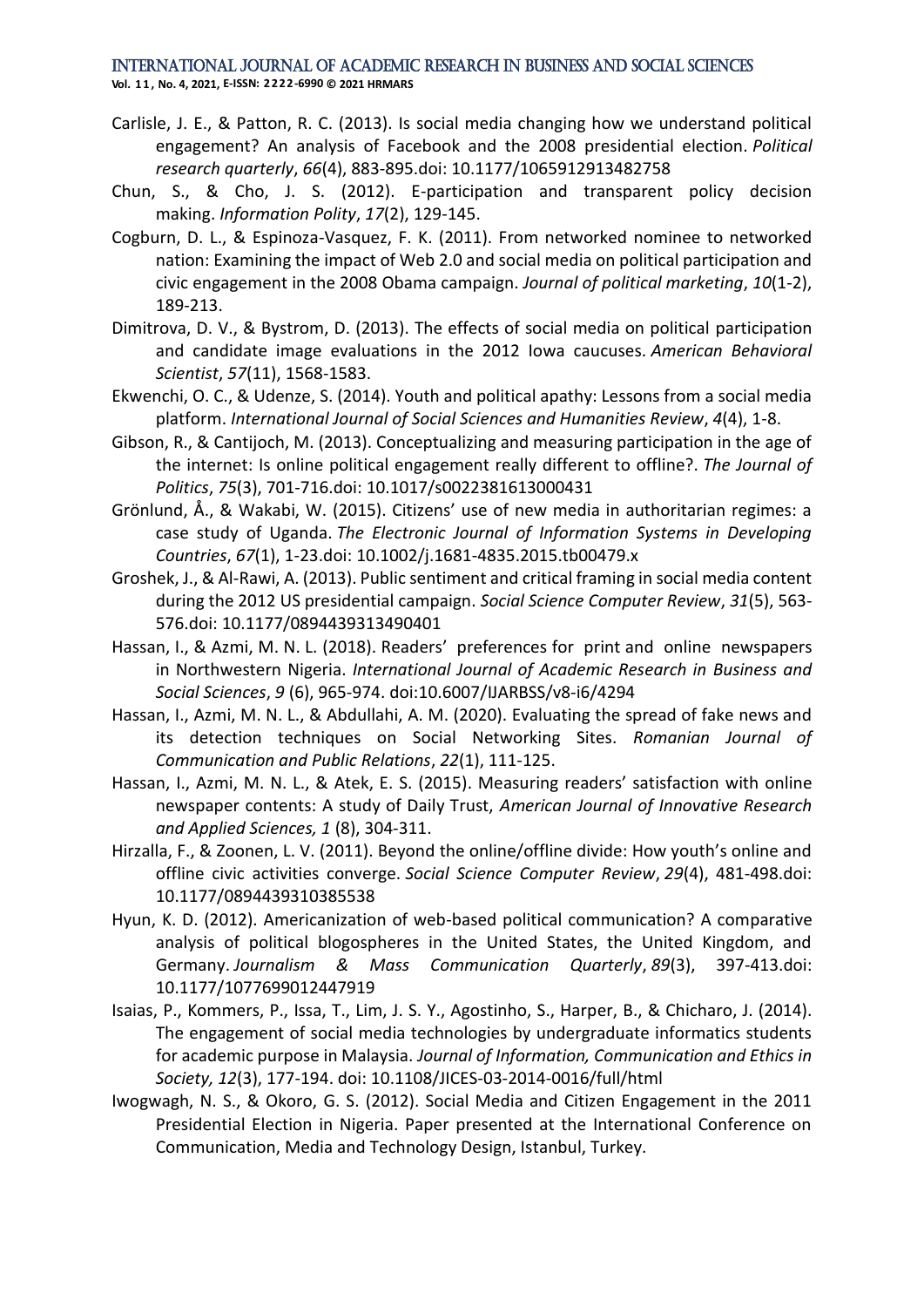- Jafarkarimi, H., Sim, A. T. H., Saadatdoost, R., & Hee, J. M. (2016). Facebook addiction among Malaysian students. *International Journal of Information and Education Technology*, *6*(6), 465-469. doi: 10.7763/IJIET.2016.V6.733
- Kauffman, H. J. (2009). *Political discourse and participation utilizing Web 2.0 technologies*. Washington: Gonzaga University Press.
- Kaye, B. K., & Johnson, T. J. (2004). A Web for all reasons: uses and gratifications of Internet components for political information. *Telematics and informatics*, *21*(3), 197-223.doi: 10.1016/S0736-5853(03)00037-6
- Kim, Y., & Geidner, N. (2008). *Politics as friendship: The impact of online social networks on young voters' political behavior*. Paper presented at the annual convention of the International Communication Association, Montreal, Canada.
- Kushin, M. J., & Yamamoto, M. (2010). Did social media really matter? College students' use of online media and political decision making in the 2008 election. *Mass Communication and Society*, *13*(5), 608-630.doi: 10.1080/15205436.2010.516863
- Lambert, S. D., & Loiselle, C. G. (2007). Health information—seeking behavior. *Qualitative health research*, *17*(8), 1006-1019.doi: 10.1177/1049732307305199
- Lee, N. J., Shah, D. V., & McLeod, J. M. (2013). Processes of political socialization: A communication mediation approach to youth civic engagement. *Communication Research*, *40*(5), 669-697.doi: 10.1177/0093650212436712
- Lee, Y., & Lim, Y. K. (2015). *Understanding the Roles and Influences of Mediators from Multiple Social Channels for Health Behavior Change*. Paper presented at the 18th Conference on Computer Supported Cooperative Work & Social Computing, Vancouver BC, Canada.
- Lenhart, A., Duggan, M., Perrin, A., Stepler, R., Rainie, H. & Parker, K. (2015). Teens, Social Media & Technology Overview 2015. Retrieved from:
- http://www.pewinternet.org/2015/04/09/teens-social-media-technology-2015.
- Lim, Y. S., & Lee-Won, R. J. (2017). When retweets persuade: The persuasive effects of dialogic retweeting and the role of social presence in organizations' Twitter-based communication. *Telematics and informatics*, *34*(5), 422-433.doi: 10.1016/j.tele.2016.09.003
- Mahmood, Q. K., Bhutta, M. H., & ul Haq, M. A. (2018). Effects of sociodemographic variables and Facebook group membership on students political participation. *Education and Information Technologies*, *23*(5), 2235-2247.doi: 10.1007/s10639-018-9715-5
- Malaysian Communications and Multimedia Comission. (2016). *Communications and multimedia pocket book of statistics 2016*. Cyberjaya. https://www.mcmc.gov.my/skmmgovmy/media/General/pdf/1H-2016-CM-Pocket-Book\_revised.pdf
- Jali, M. F., Besar, A. J., Sidek, A. H., Ibrahim, Y., Awal, M. N. A., & Ismail, K. (2012). Politik pembangunan dalam pilihan raya kecial Dewan Undangan Negeri (DUN) Batang Air, Sarawak. *Jurnal E-Geografia, 8*(2), 88-97.
- Mbetera, F. M. (2017). *Social Media Use and Participatory Politics among Students in Universities in Nairobi, A critical examination of political use of social media by university students in Nairobi* (Doctoral dissertation). University of Nairobi, Kenya.
- Mustafa, S. E., & Hamzah, A. (2011). Online social networking: A new form of social interaction. *International Journal of Social Science and Humanity*, *1*(2), 96-104.
- Natarajan, M. (2012). Information-seeking behavior of students of Management Institutions in NCR of Delhi. *Trends in Information Management, 8*(2), 100-110.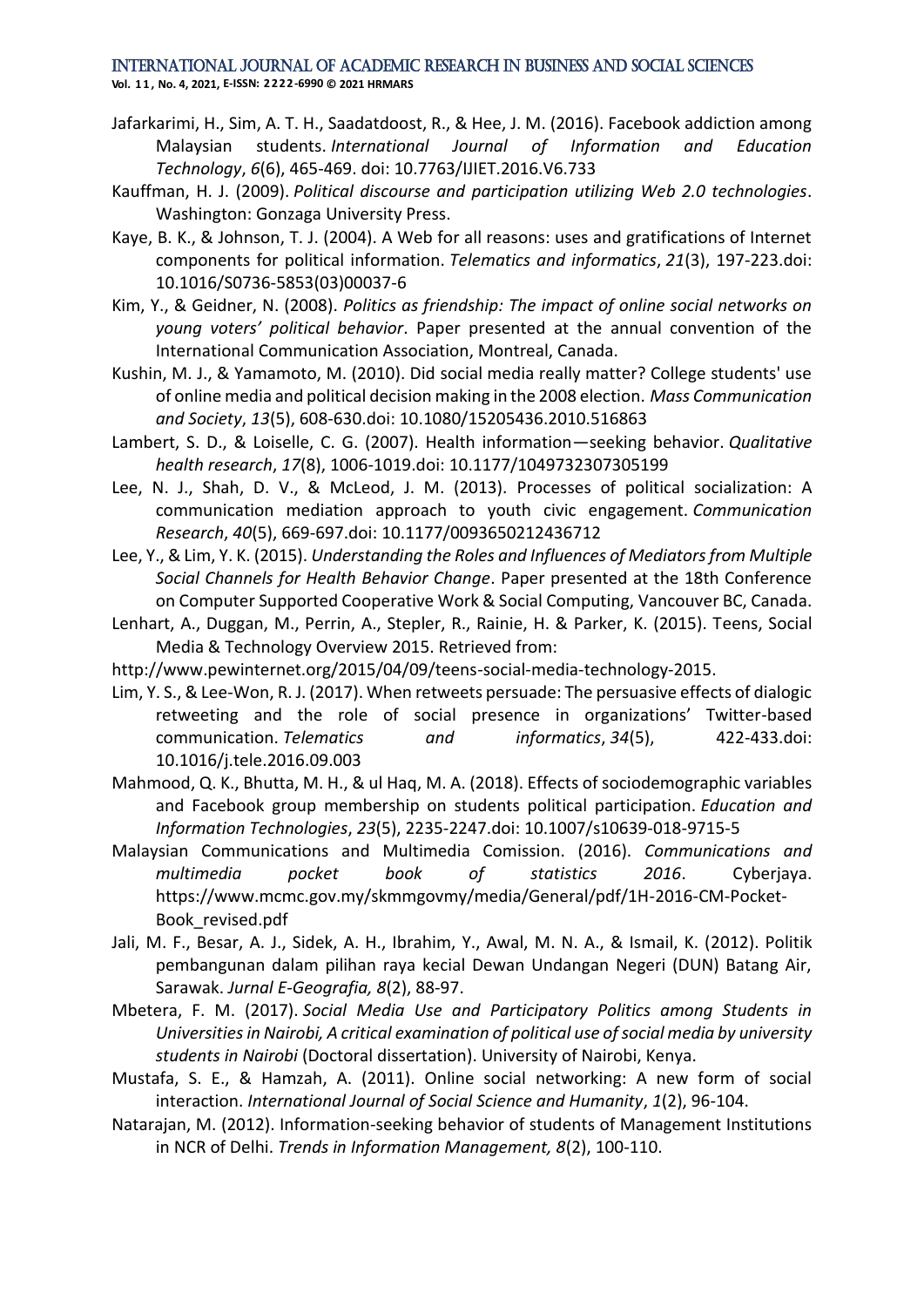**Vol. 1 1 , No. 4, 2021, E-ISSN: 2222-6990 © 2021 HRMARS**

- Olabamiji, O. M. (2014). Use and misuse of the new media for political communication in Nigeria's Fourth Republic. *Developing Country Studies*, *4*(4), 92-102.
- Pepinsky, T. B. (2013). The new media and Malaysian politics in historical perspective. *Contemporary Southeast Asia*, *35*(1), 83-103.
- Prybutok, G., & Ryan, S. (2015). Social media: the key to health information access for 18-to 30-year-old college students. *CIN: computers, informatics, nursing*, *33*(4), 132-141. doi: 10.1097/CIN.0000000000000147
- Saldaña, M., McGregor, S. C., & Gil de Zúñiga, H. (2015). Social media as a public space for politics: Cross-national comparison of news consumption and participatory behaviors in the United States and the United Kingdom. *International Journal of Communication*, *9*(1), 3304-3326.
- Salman, A., Yusoff, M. A., Salleh, M. A., & Abdullah, M. Y. (2018). Penggunaan media sosial untuk sokongan politik di Malaysia. *Journal of Nusantara Studies 3* (1), 51-63. doi:10.24200/jonus.vol3iss1 pp51-63
- Schlagwein, D., & Prasarnphanich, P. (2014). Social media around the GLOBE. *Journal of Organizational Computing and Electronic Commerce*, *24*(2-3), 122-137.doi: 10.1080/10919392.2014.896713
- Shaari, S. S., Besar, J. A., & Jali, M. F. M. (2017). Analysis of the Effectiveness of Ethnic Relations Subject as Political Literacy Trigger: A Study of UNIKL MIIT Students). *e-Bangi*, *14*(6), 1- 8.
- Shen, K., & Shakir, M. (2009). *Internet usage among young Arab students: Preliminary findings*. Paper presented at the European, Mediterranean and Middle Eastern Conference on Information Systems, Abu Dhabi, United Arab Emirates.
- Smith, A. (2011). Why Americans use social media. Retrieved from https://www.pewresearch.org/internet/2011/11/15/why-americans-use-socialmedia/.
- Ternes, A., Mittelstadt, A., & Towers, I. (2014). Using Facebook for Political Action. *Social Networking Sites and Political Participation of Young Adults*. *Arabian Journal of Business and Management Review, 5*(1). 1-16. doi:10.4172/2223-5833.1000106
- Tolbert, C. J., & McNeal, R. S. (2003). Unraveling the effects of the Internet on political participation?. *Political research quarterly*, *56*(2), 175-185.doi: 10.1177/106591290305600206
- Uzochukwu, C. E., Patricia, U. E., & Ukueze, C. A. (2014). Harnessing social media tools in the fight against corruption in Nigeria: Challenges and prospects. *International Journal of Social Relevance Communication*, *2*(11), 5-14.
- Valenzuela, S. (2013). Unpacking the use of social media for protest behavior: The roles of information, opinion expression, and activism. *American behavioral scientist*, *57*(7), 920-942.doi: 10.1177/0002764213479375
- Van Deursen, A., van Dijk, J., & Helsper, E. (2014). Investigating outcomes of online engagement. Retrieved from: http://eprints.lse.ac.uk/59994/
- Varnali, K., & Gorgulu, V. (2015). A social influence perspective on expressive political participation in Twitter: the case of# OccupyGezi. *Information, Communication & Society*, *18*(1), 1-16.doi: 10.1080/1369118X.2014.923480
- Vicente, M. R., & Novo, A. (2014). An empirical analysis of e-participation. The role of social networks and e-government over citizens' online engagement. *Government Information Quarterly*, *31*(3), 379-387.doi: 10.1016/j.giq.2013.12.006